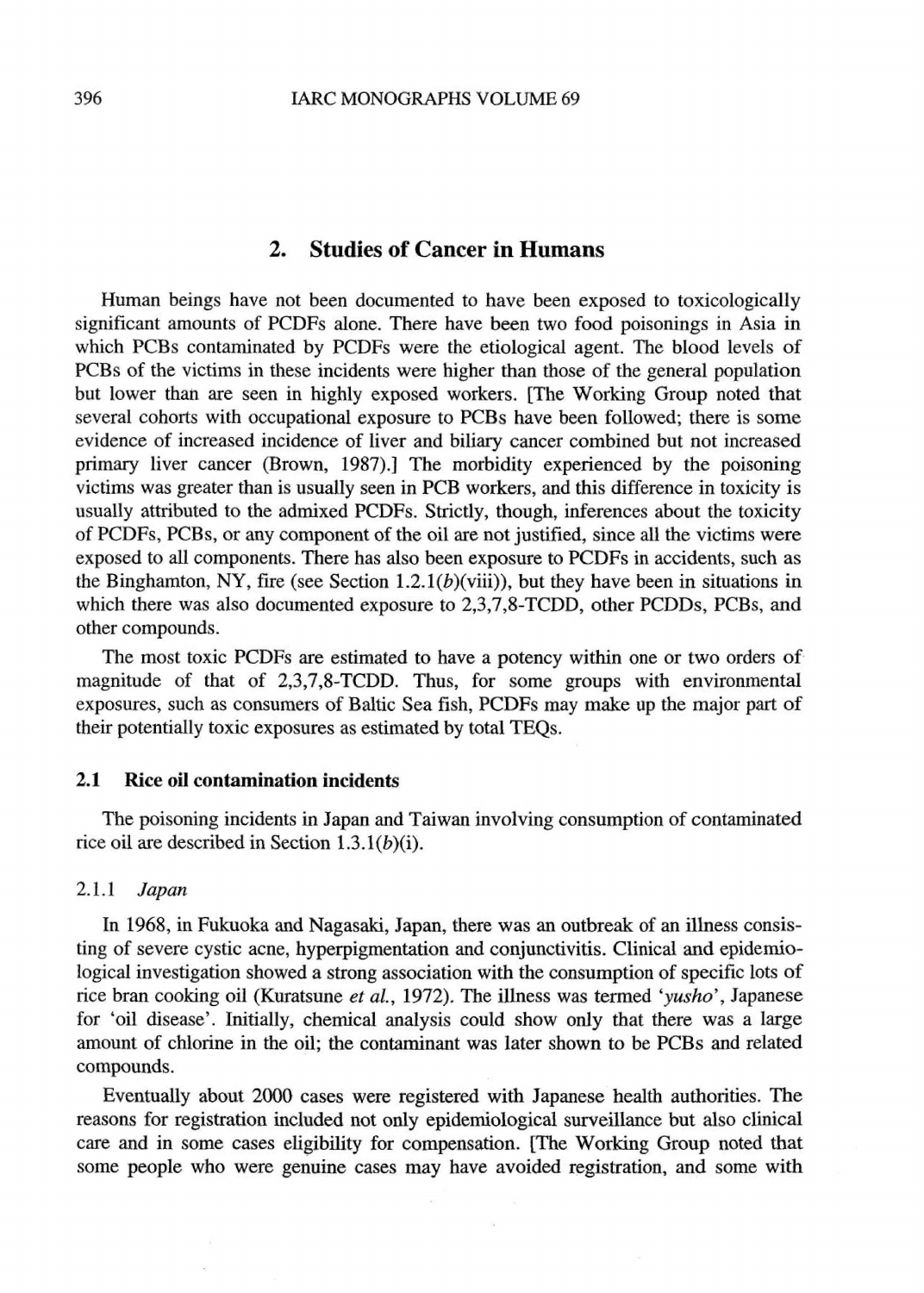minimal exposure may be included, but the combination of general publicity and the linking of registration to care probably means that most of those eligible were registered.)

The Japanese oil contained of the order of 1000 mg/kg PCBs and 5 mg/kg PCDFs. Estimates of intake are based on a study of 141 cases (Masuda, 1994). These patients consumed about 500 mL oil before becoming symptomatic, and about another 200 mL before the cause of the illness was determined and oil consumption ceased. Thus, they ingested about 500 mg PCBs and 2.5 mg PCDFs before becoming symptomatic, and about 600 mg PCBs and 3.5 mg PCDFs in total. This occurred over a period of weeks.

Ikeda and Yoshimura (1996) followed 1815 yusho patients identified from the registry from the Japanese Ministry of Health and Welfare to the end of March 1990. They then contacted the local health deparments and obtained a copy of the death certificate for each of those who had died. The causes of death, standardized mortality ratios (SMRs) and confidence intervals (Cls) are presented in Table 25. The overall analysis used Japanese national data for its comparison group, but regional data were used for specifie cancer sites in order to see whether regional varations explained observed excesses in mortality. The SMR for total mortality was 1.1 (95% CI, 0.9-1.2); for total cancer in men, it was 1.6 (95% CI, 1.2-2.1); and, for liver cancer in men, it was 3.4 (95% CI, 1.8-6.0). Women had decreased total cancer mortality but a nonsignificant increase in liver cancer mortality (SMR, 2.3; (95% CI, 0.5-6.7)) based on three deaths. There was no excess mortality from cancer in women. Both sexes showed a nonsignificant excess mortality from non-malignant liver disease.

## 2.1.2 Taiwan

Although the rice oil processing machines were banned in Japan, at least one found its way to Taiwan. In 1979, an extraordinary replication of the Japanese incident occurred there (Hsu et al., 1985), called 'yucheng', meaning 'oil disease' in Chinese, again involving about 2000 persons.

The Taiwanese oil contained about 100 mg/kg PCBs and 0.4 mg/kg PCDFs. Estimates are based on a study of 99 cases. Patients consumed about 300 mg PCBs and 1.3 mg PCDFs during latency and about 1 g PCBs and 3.8 mg PCDFs in total (Hsu et al., 1994). Sorne persons consumed the oil for six months before becoming symptomatic. The ratio of PCBs to PCDFs was similar in the yusho and yucheng episodes, and the dose of PCBs and PCDFs causing symptoms was roughly similar, although the Taiwanese consumed more oil that was less contaminated.

Yu et al. (1996) reported that a total of 2061 subjects were included in the *yucheng* registry by 1983; no cases were added nor active follow-up carried out after that year. They acquired the registry and traced cohort members through 31 December 1991. For the deceased cases, they acquired a copy of the death certificate from the local household registration offices and abstracted information on date, place and cause of death. The overall and cause-specific mortality of the exposed group was compared with that of the Taiwan general population using 1 January 1979 as the date of the incident and, as the end of follow-up, 31 December 1991, the date of death or the last date a subject was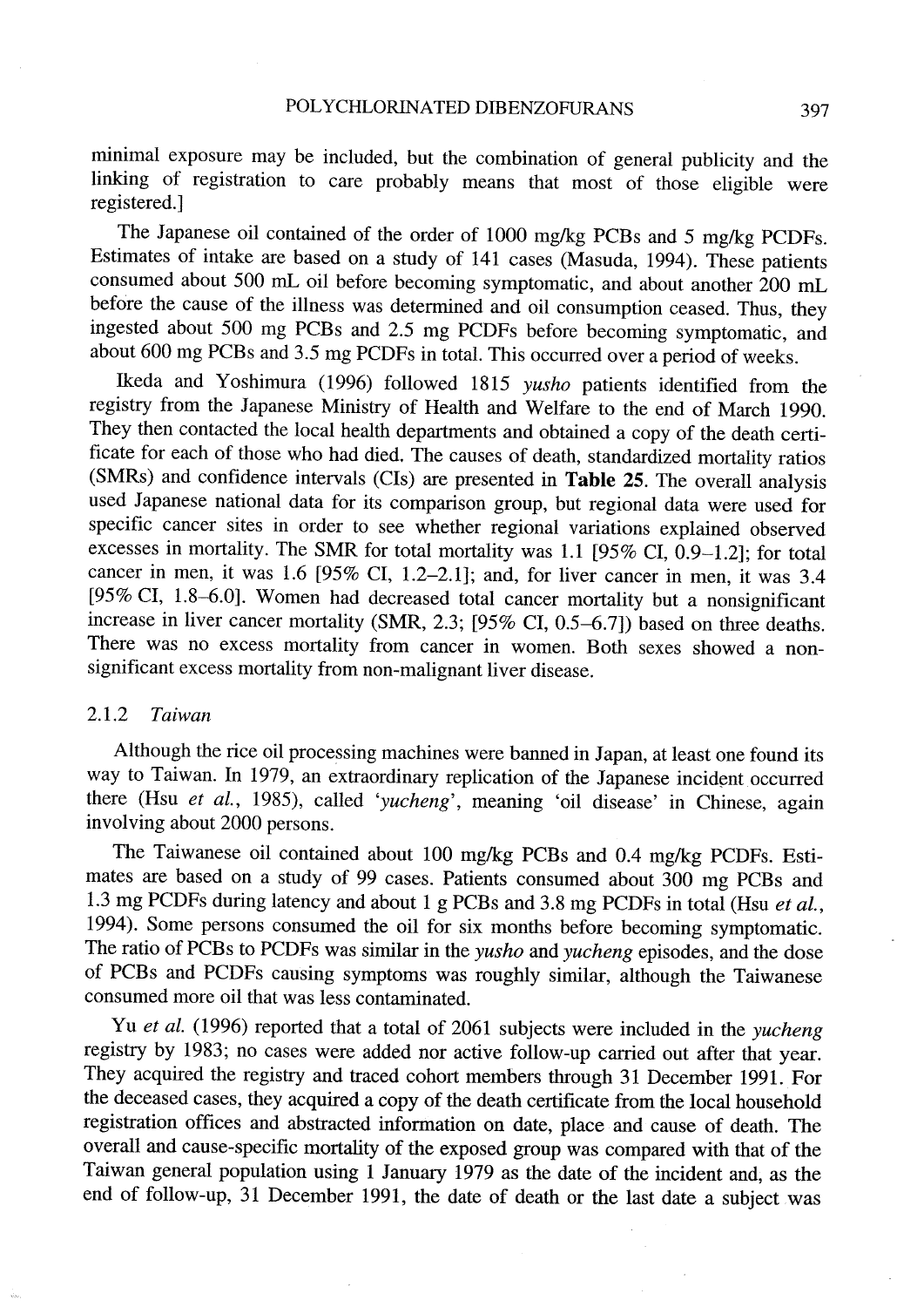known to be living. Of the 2061 subjects in the 1983 yucheng registry, 70 were actually offspring of the exposed subjects who were bom after 30 June 1978 and were excluded. Of the remaining 1991 yucheng subjects, 154 did not have valid addresses and thus could not be traced; therefore, a total of 1837 yucheng subjects were included. Vital status was determined for 99.5%; 83 of the subjects had died during the follow-up period. The SMR for total mortality was  $0.8$  (95% CI, 0.7-1.0). There were 10 cancer deaths (SMR, 1.2; 95% CI, 0.6-2.3) including three from liver cancer (SMR, 0.8; 95% CI, 0.2-2.4). There was a 2.7-fold (1.3-4.9) excess of cirrhosis and non-malignant liver disease, based on 10 deaths. Hsieh et al. (1996) independently studied the Taiwanese cohort during the same time period and came to similar conclusions.

|                      | Yusho (Japan)<br>Ikeda & Yoshimura<br>(1996) |                   | Yucheng (Taiwan)                |                     |                                |                     |
|----------------------|----------------------------------------------|-------------------|---------------------------------|---------------------|--------------------------------|---------------------|
|                      |                                              |                   | Yu et al. (1996)                |                     | Hsieh et al. (1996)            |                     |
| Number               | 1815                                         |                   | 1837                            |                     | 1940                           |                     |
| Male                 | 816                                          |                   | 851                             |                     | 929                            |                     |
| Female               | 899                                          |                   | 986                             |                     | 1011                           |                     |
| Years of follow-up   | 1968-90                                      |                   | 1979-91                         |                     | 1979-91                        |                     |
| Median age at        | $\left[\sim 25 \text{ years}\right]$         |                   | $[-22 \text{ years}]$ (46% were |                     | $\left[~22~{\rm years}\right]$ |                     |
| exposure             |                                              |                   | $<$ 20 years old)               |                     |                                |                     |
| Deaths               | No.                                          | SMR (95% CI)      | No.                             | <b>SMR (95% CI)</b> | No.                            | <b>SMR (95% CI)</b> |
| Total deaths         | 200                                          | 1.1 $[0.9-1.2]$   | 83                              | $0.8(0.7-1.0)$      | 102                            | $1.1(0.9-1.3)$      |
| Male                 | 127                                          | $1.2$ [1.0-1.4]   | 47                              | $0.8(0.6-1.1)$      | 55                             | $1.0(0.8-1.3)$      |
| Female               | 73                                           | $0.9$ [0.7-1.1]   | 36                              | $0.9(0.6-1.2)$      | 47                             | $1.3(1.0-1.8)$      |
| Cancer deaths        | 58                                           | $1.2$ [0.9-1.6]   | 10                              | $1.2(0.6-2.3)$      | 11                             | $0.6(0.3-1.0)$      |
| Male                 | 45                                           | $1.6$ [1.2–2.1]   | 8                               | $1.6(0.7-3.2)$      | 8                              | $0.7(0.3-1.4)$      |
| Female               | 13                                           | $0.7$ [0.3-1.0]   | 2                               | $0.6(0.1-2.3)$      | 3                              | $0.4(0.1-1.2)$      |
| Liver cancer deaths  | 15                                           | $3.1$ [1.7-5.1]   | 3                               | $0.8(0.2-2.4)$      | $\overline{2}$                 | $0.7(0.1-2.5)$      |
| Male                 | 12                                           | $3.4$ [1.8-6.0]   | $\overline{2}$                  | $0.7(0.1-2.5)$      | $\mathbf{1}$                   | $0.3(0.0-1.6)$      |
| Female               | 3                                            | $2.3$ [0.5-6.7]   | $\mathbf{1}$                    | $1.3(0.02 - 7.1)$   | 1                              | $1.1(0.0-6.0)$      |
| Liver disease deaths | 9                                            | 1.8 $[0.8 - 3.5]$ | 10                              | $2.7(1.3-4.9)$      | 15                             | $3.2$ [1.8-5.3]     |
| Male                 | 6                                            | $1.7$ [0.6–3.6]   | 7                               | $2.5(1.0-5.1)$      | 9                              | $2.5$ [1.2–4.8]     |
| Female               | 3                                            | $2.3$ [0.5-6.7]   | 3                               | $3.4(0.7-9.8)$      | 6                              | $5.2$ [1.9-11.4]    |

## Table 25. Follow-up studies of mortality in the Asian PCB/PCDF poisonings

[ ] Calculated by the Working Group

## 2.1.3 Comparison of Japan and Taiwan

The cancer findings in the 12-year follow-up data from Taiwan are not consistent with the 22-year follow-up data from Japan. There was a clear excess of liver cancer mortality in males in Japan that was not seen in Taiwan. The excess of liver cancer was even greater in the Japanese data at 15 years of follow-up (Ikeda et al., 1986) (SMR, 5.6) than it was at 22 years (SMR, 3.4). Both cohorts showed an excess of non-malignant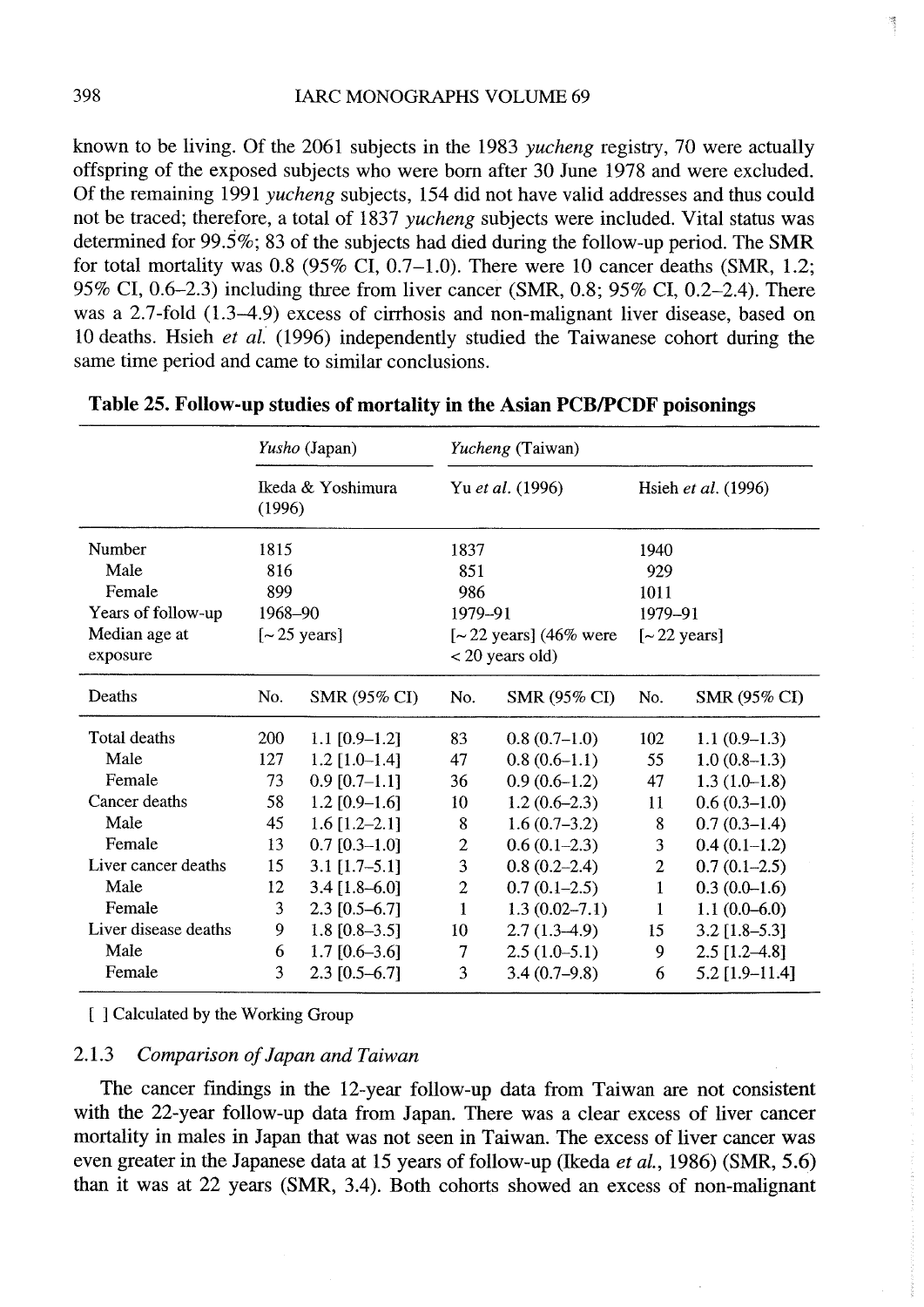## POLYCHLORINATED DIBENZOFURANS 399

liver disease. The exposures to the heat-degraded PCBs appear to have been similar. Masuda (1994) showed that the differences in blood levels of PCBs and PCDFs reported between yusho and yucheng were a function of the time after the incident that the samples were drawn, rather than due to differences in exposure. The methods of cohort selection and follow-up do not appear to favour ascertainment of those with cancer in Japan compared with those in Taiwan. The belief among physicians that the status of being a *yusho* (or *yucheng*) case increases cancer risk, leading to a more frequent diagnosis, cannot be ruled out. However, such a diagnostic bias would have to be specifie to Japan and to liver cancer to produce the observed effect. Liver disease and liver cancer are common in both countries, and the recognition and management of them is a regular part of clinical training. It is unlikely that liver cancer is being under-diagnosed among the Taiwanese.

Chronic hepatitis B infection confers a relative risk of as high as 100 for liver cancer. ln the 1970s and 1980s, Japan as a whole probably had about a 2% seroprevalence for antibody to hepatitis B surface antigen, while Taiwan had about 15% (IARC, 1994a). It is therefore unlikely to be a confounder.

Hepatitis C virus is probably more prevalent in Japan than in Taiwan (IARC, 1994b). Ito *et al.* (1991), in a community-based survey of Japanese over the age of 40 years, showed a prevalence of 2.3% using a (relatively non-specifie) first-generation ELISA assay. ln Taiwan, Lin et al. (1991) showed a prevalence of 0.6% in pregnant women using a second-generation recombinant immunoblot assay. Thus, Japan has a four-fold higher rate, but the prevalences are low. Hepatitis C appears to be as carcinogenic as hepatitis B but, unless there is a different chemical interaction with the two viruses (for which there is no evidence), the difference in prevalence cannot account for the liver cancer excess in yusho patients in Japan.

Hepatitis B and possibly C infection increases dramatically at lower latitudes, and the prefectures of Japan involved, Nagasaki and Fukuoka, are southern ones. Relatively minor differences in the prevalence of hepatitis virus infection could readily produce a relative risk of 3 for liver cancer, since the national rates are dominated by the population centres further north. Ikeda and Yoshimura (1996), however, considered this possibility and found that, when the liver cancer rates among yusho patients were compared with the Nagasaki and Fukuoka rates, the relative risk declined from 3.4 to 2.3 in men but remained statistically significant. This may be too conservative, since only about half of the cases actually lived in Nagasaki and Fukuoka.

## 2.2 Fish consumption

Swedish investigators have studied mortality and cancer incidence in Swedish fishermen and their wives (Rylander & Hagmar, 1995) from the Baltic coast, who prefer salmon, herring and other fatty fish, and compared them both with the rates in the Swedish population (Hagmar et al., 1992) and those of fishing families from the Atlantic coast, who prefer less fatty cod and flat fish (Svensson et al., 1995a). Swedish fishermen were believed to eat about twice as much fish as the general population, and this was confirmed by dietary interviews in a sample of the wives. Baltic fish are contaminated by